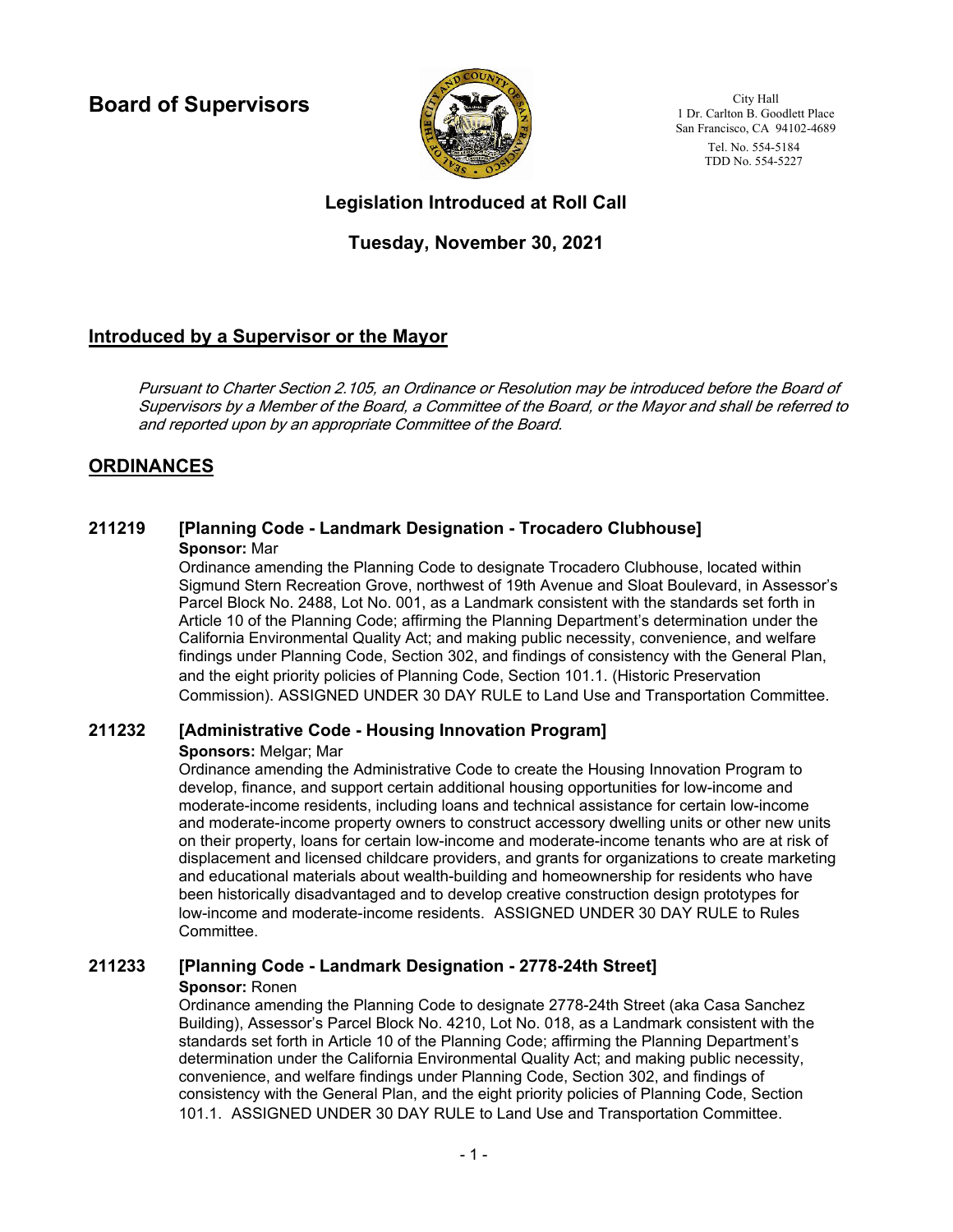### **211234 [Planning Code - Single- and Two-Family Home Bonus Program] Sponsor:** Safai

Ordinance amending the Planning Code to create a density bonus program in RH-1 (Residential, House, One-Family) and RH-2 (Residential, House, Two-Family) zoning districts; affirming the Planning Department's determination under the California Environmental Quality Act; and making findings of consistency with the General Plan, and the eight priority policies of Planning Code, Section 101.1, and findings of public necessity, convenience, and welfare under Planning Code, Section 302. ASSIGNED UNDER 30 DAY RULE to Land Use and Transportation Committee.

# **RESOLUTIONS**

#### **[Contract Amendment - SF Americania LLC - Emergency Agreement - 121 Seventh Street - Not to Exceed \$16,430,164] 211235 Sponsor:** Mayor

Resolution approving a third amendment to an emergency agreement between the Human Services Agency and SF Americania LLC, for the City's continued use of 143 hotel rooms and associated services located at the Americania Hotel on 121 Seventh Street; increasing the contract amount by \$6,670,714 for a total amount not to exceed \$16,430,164; and extending the booking period for a potential total term of March 24, 2020, through October 9, 2022. RECEIVED AND ASSIGNED to Budget and Finance Committee.

#### **[Contract Amendment - 1231 Market Street Owner L.P. - Emergency Agreement - 1231 Market Street - Not to Exceed \$79,257,440] 211236 Sponsor:** Mayor

Resolution approving a fifth amendment to an emergency agreement between the Human Services Agency and 1231 Market Street Owner L.P., for the City's continued use of 459 hotel rooms and associated services located at the Hotel Whitcomb on 1231 Market Street; increasing the contract amount by \$24,456,776 for a total amount not to exceed \$79,257,440; and extending the booking period, which expires on March 1, 2022, for a potential total term of April 8, 2020, through December 1, 2022. RECEIVED AND ASSIGNED to Budget and Finance Committee.

### **[Accept and Expend Gift - Retroactive - Bay Area Air Quality Management District - Wildfire Air Quality Response Program - Air Filtration Units - Estimated Market Value \$100,000] 211237**

### **Sponsor:** Mayor

Resolution retroactively authorizing the Department of Emergency Management to accept and expend a gift of new air filtration units with an estimated market value of \$100,000 from the Bay Area Air Quality Management District to support implementation of the Wildfire Air Quality Response Program for the project term of August 1, 2021, through July 31, 2024. (Department of Emergency Management). RECEIVED AND ASSIGNED to Budget and Finance Committee.

#### **[Accept and Expend Grant - Retroactive - Crankstart - Before and Aftercare Programs - \$10,000,000 - FYs 2021-2022 and 2022-2023] 211238**

### **Sponsors:** Mayor; Ronen

Resolution retroactively authorizing the Department of Children Youth and Their Families to accept and expend a grant in the amount of \$10,000,000 from Crankstart for support to community-based organizations to provide before and aftercare programs for San Francisco Unified School District for Fiscal Years (FYs) 2021-2022 and 2022-2023. (Department of Children, Youth & Their Families). RECEIVED AND ASSIGNED to Budget and Finance Committee.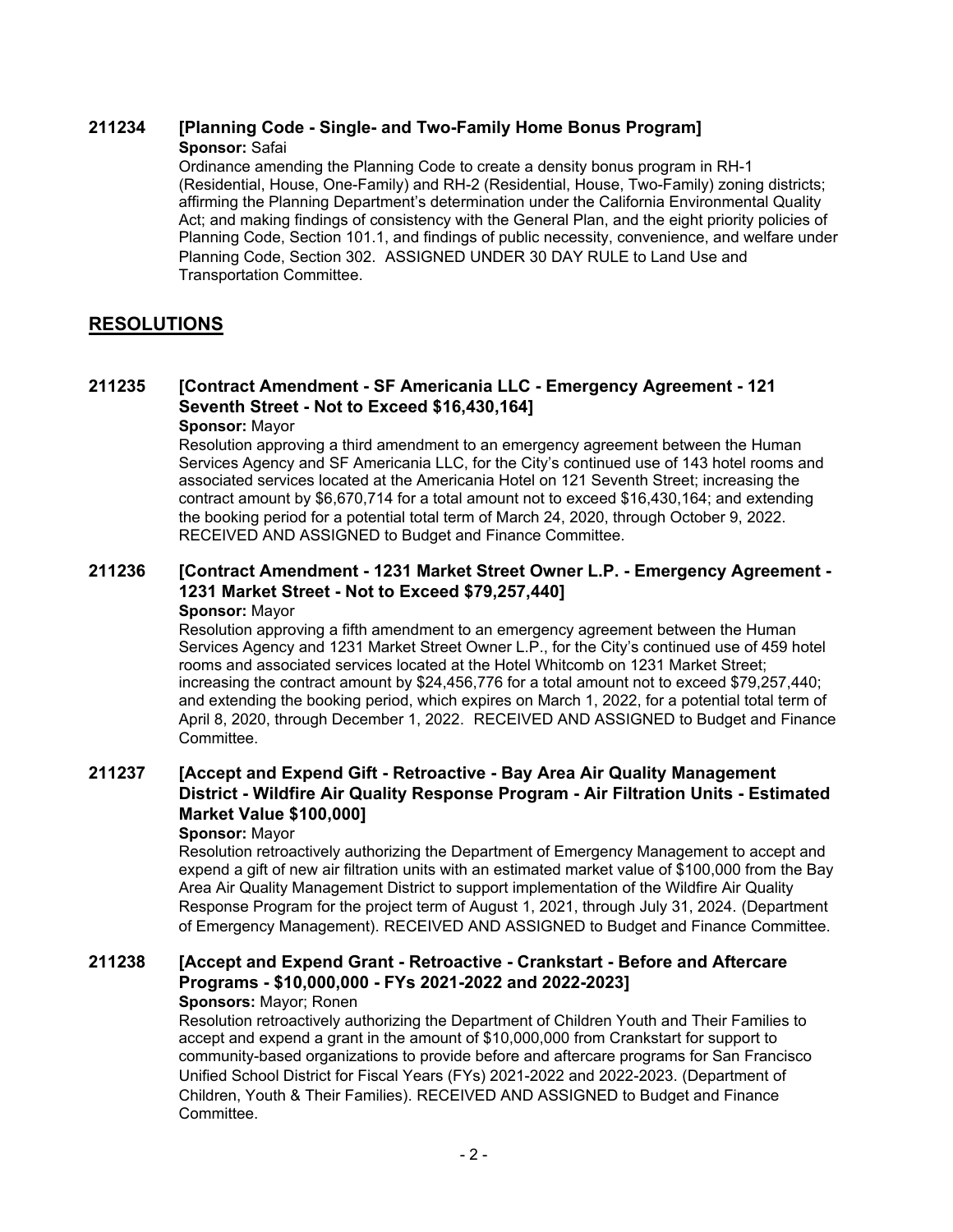#### **[Accept and Expend Grant - Retroactive - The North Valley Workforce Development Board - CAREER National Dislocated Worker Grant - \$500,000] 211239 Sponsor:** Mayor

Resolution retroactively authorizing the Office of Economic and Workforce Development to accept and expend a grant in the amount of \$500,000 from the North Valley Workforce Development Board, a recipient of the grant award from United States Department of Labor for CAREER National Dislocated Worker Grant to expand San Francisco's public workforce development system to respond to an additional 100 dislocated workers impacted by COVID-19 for the grant period of October 1, 2021, through August 19, 2023. (Department of Economic and Workforce Development). RECEIVED AND ASSIGNED to Budget and Finance Committee.

# **211240 [Apologizing to Chinese Immigrants and Their Descendants]**

**Sponsors:** Haney; Walton

Resolution apologizing on behalf of the Board of Supervisors of the City and County of San Francisco to Chinese immigrants and their descendants for systemic and structural discrimination, targeted acts of violence, and atrocities and committing to the rectification and redress of past policies and misdeeds. RECEIVED AND ASSIGNED to Public Safety and Neighborhood Services Committee.

### **211241 [Urging Congress to Pass H.R. 5502 - INFORM Consumers Act] Sponsor:** Mandelman

Resolution urging Congress to pass H.R. 5502, the INFORM Consumers Act, requiring online marketplaces to collect, verify, and disclose certain information from high-volume, third-party sellers, with no further amendments. REFERRED FOR ADOPTION WITHOUT COMMITTEE REFERENCE AGENDA AT THE NEXT BOARD MEETING.

## **211248 [Rita Semel Day - November 15, 2021]**

**Sponsors:** Melgar; Mandelman, Stefani and Walton Resolution retroactively declaring November 15, 2021, as Rita Semel Day in the City and County of San Francisco, in recognition of her many years of outstanding service in interfaith and civil rights work and celebrating her 100 years on this planet. REFERRED FOR ADOPTION WITHOUT COMMITTEE REFERENCE AGENDA AT THE NEXT BOARD MEETING.

### **[TEFRA Approval - Issuance and Sale of Limited Obligation Improvement Bonds - California Statewide Communities Development Authority - Chinese Hospital Association - Not to Exceed \$45,000,000] 211242**

### **Sponsor:** Peskin

Resolution approving for purposes of Internal Revenue Code, Section 147(f), the Issuance and Sale of Limited Obligation Improvement Bonds by the California Statewide Communities Development Authority in an aggregate principal amount not to exceed \$45,000,000 to refinance the acquisition, construction and installation of seismic strengthening improvements and other authorized improvements in certain health care facilities owned and operated by Chinese Hospital Association, a California nonprofit public benefit corporation. REFERRED FOR ADOPTION WITHOUT COMMITTEE REFERENCE AGENDA AT THE NEXT BOARD MEETING.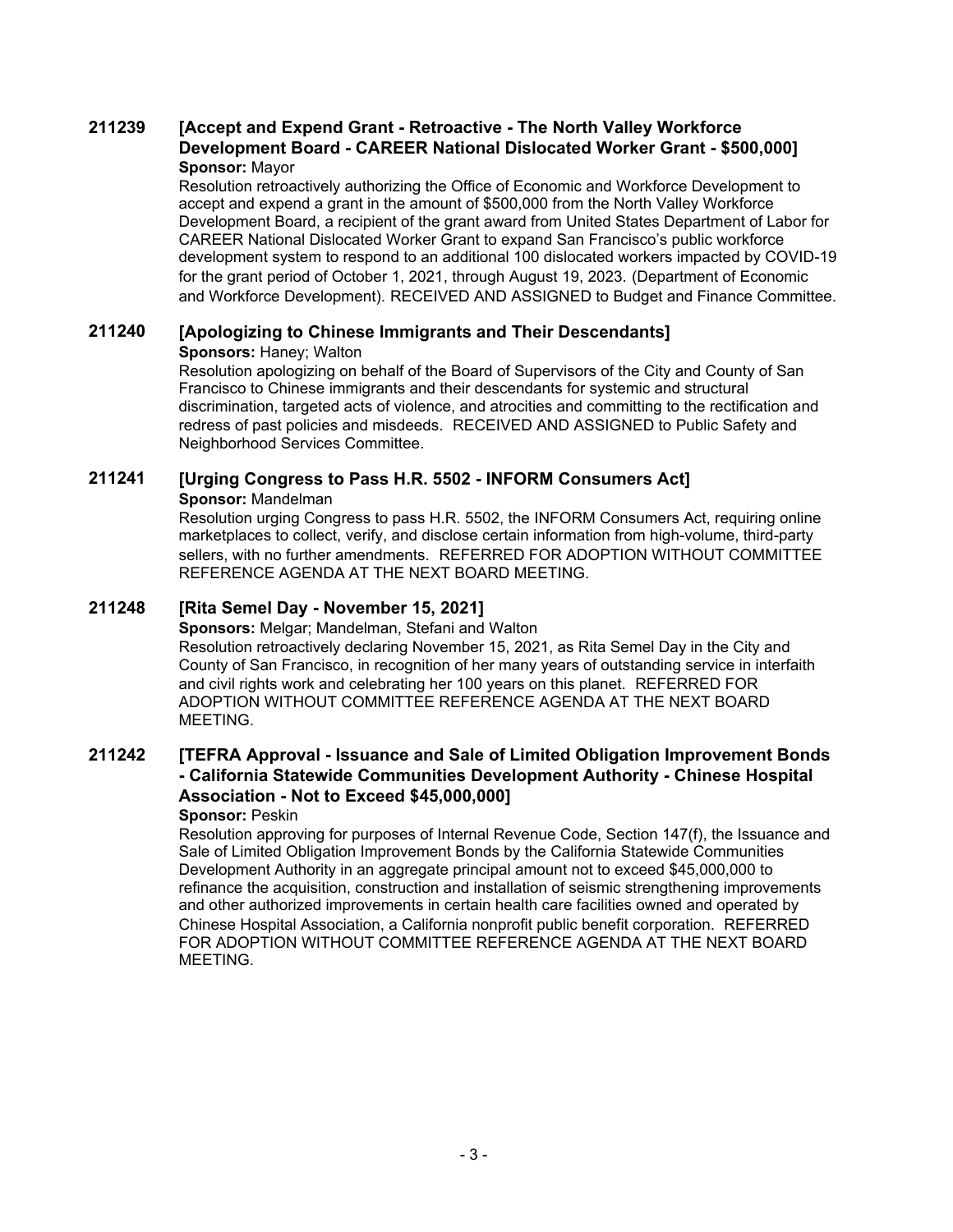### **[Approving Tax Reissuance of California Enterprise Development Authority Revenue Obligations - National Center for International Schools - Not to Exceed \$11,400,000] 211243**

### **Sponsor:** Preston

Resolution approving for purposes of Internal Revenue Code, Section 147(f), the Reissuance (for federal income tax purposes) of Revenue Obligations by the California Enterprise Development Authority in an aggregate principal amount not to exceed \$11,400,000 to finance or refinance certain educational and related facilities owned by National Center for International Schools. RECEIVED AND ASSIGNED to Budget and Finance Committee.

## **MOTIONS**

**211195 [Appointment, Commission on the Aging Advisory Council - Chris Dillon]** Motion appointing Chris Dillon, term ending March 31, 2023, to the Commission on the Aging Advisory Council. (Clerk of the Board). REFERRED FOR ADOPTION WITHOUT COMMITTEE REFERENCE AGENDA AT THE NEXT BOARD MEETING.

#### **[Appointments, Eastern Neighborhoods Community Advisory Committee - Irma Lewis and Jolene Yee] 211218**

Motion appointing Irma Lewis and Jolene Yee, terms ending October 19, 2023, to the Eastern Neighborhoods Community Advisory Committee. (Clerk of the Board). REFERRED FOR ADOPTION WITHOUT COMMITTEE REFERENCE AGENDA AT THE NEXT BOARD MEETING.

### **211244 [Board of Supervisors Regular Meeting Schedule - 2022]**

Motion establishing the 2022 Board of Supervisors Regular Meeting Schedule, pursuant to Board of Supervisors Rules of Order, Sections 4.2 and 4.2.1, by cancelling the Regular Board meetings of January 18, February 22, May 31, June 21, July 5, October 11, and November 29; and all Regular Board and Committee meetings during the spring, summer and winter breaks from March 28 through April 1, August 1 through September 5, and December 14, 2022 through January 6, 2023; and further suspending portions of Board Rule 4.2 to effectuate certain dates within the regular meeting schedule to augment the flow of business. (Clerk of the Board). REFERRED FOR ADOPTION WITHOUT COMMITTEE REFERENCE AGENDA AT THE NEXT BOARD MEETING.

## **REQUESTS FOR HEARING**

#### **[Hearing - Police Department Staffing Levels, Demand for Service, Recruitment and Retention] 211245**

### **Sponsors:** Stefani; Safai

Hearing to review the independent study on police staffing, current staffing levels, demands for service, and recruitment and retention initiatives at the Police Department; and requesting the Police Department to report. RECEIVED AND ASSIGNED to Public Safety and Neighborhood Services Committee.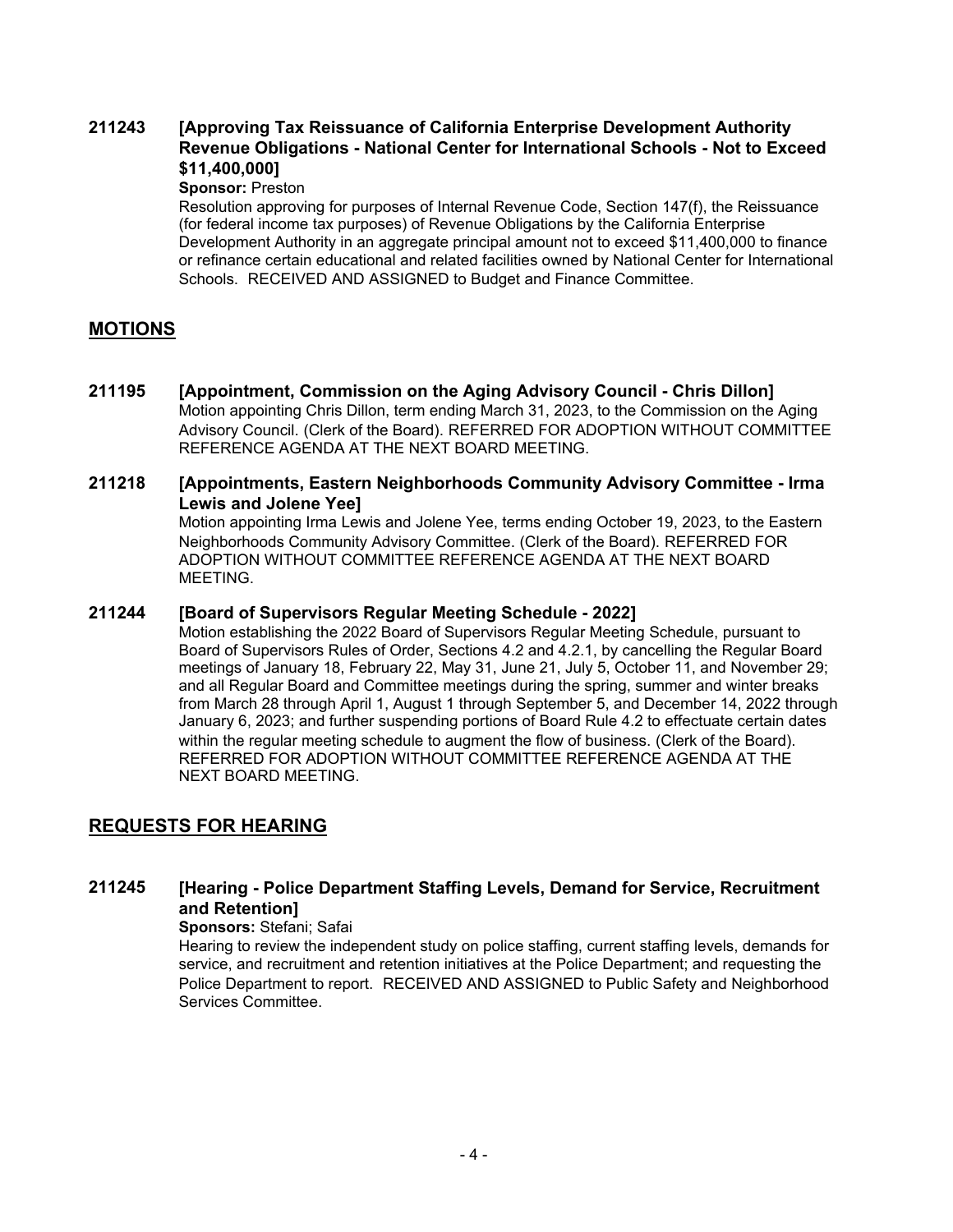**[Hearing - Review and Approval of the Board of Supervisors/Clerk of the Board Annual Budget Guidelines - FYs 2022-2023 and 2023-2024] 211246** Hearing to consider the review and approval of the Budget Guidelines for the Board of Supervisors/Clerk of the Board Annual Budget for Fiscal Years (FYs) 2022-2023 and 2023-2024. (Clerk of the Board). RECEIVED AND ASSIGNED to Budget and Finance Committee.

### **Introduced at the Request of a Department**

Pursuant to Rules of Order of the Board of Supervisors Section 2.7.1, Department Heads may submit proposed legislation to the Clerk of the Board, in which case titles of the legislation will be printed at the rear of the next available agenda of the Board.

# **PROPOSED ORDINANCES**

### **211220 [Settlement of Lawsuit - Peninsula Corridor Joint Powers Board - \$975,000]** Ordinance authorizing settlement of the lawsuit filed by Peninsula Corridor Joint Powers Board

against the City and County of San Francisco for \$975,000; the lawsuit was filed on February 14, 2019, in the Superior Court of California, County of San Francisco, Case No. CGC-19-573781; entitled Peninsula Corridor Joint Powers Board v. Golden Bay Fence Plus Iron Works, Inc., et al.; the lawsuit involves alleged trespass onto the Peninsula Corridor Joint Powers Board's real property and damage to that property, including the severing of subsurface fiber optic lines; other material terms of the settlement are the Peninsula Corridor Joint Powers Board, in exchange for the payment of the settlement sum, agrees to dismiss the lawsuit in its entirety with prejudice and negotiate in good faith a lease for the City's use of real property located at or near 1920 Evans Street in San Francisco. (City Attorney). RECEIVED AND ASSIGNED to Government Audit and Oversight Committee.

### **211221 [Settlement of Lawsuit - Dacari Spiers - \$700,000]**

Ordinance authorizing settlement of the lawsuit filed by Dacari Spiers against the City and County of San Francisco for \$700,000; the lawsuit was filed on March 6, 2020, in United States District Court, Northern District of California, Case No. 20-cv-01357-JSC; entitled Dacari Spiers v. City and County of San Francisco, et al.; the lawsuit involves an alleged civil rights violation. (City Attorney). RECEIVED AND ASSIGNED to Government Audit and Oversight Committee.

### **211222 [Settlement of Lawsuit - Brendan Mannix - \$225,000]**

Ordinance authorizing settlement of the lawsuit filed by Brendan Mannix against the City and County of San Francisco for \$225,000; the lawsuit was filed on August 16, 2018, in San Francisco Superior Court, Case No. CGC-18-568967; entitled Brendan Mannix v. City and County of San Francisco; the lawsuit involves an employment dispute. (City Attorney). RECEIVED AND ASSIGNED to Government Audit and Oversight Committee.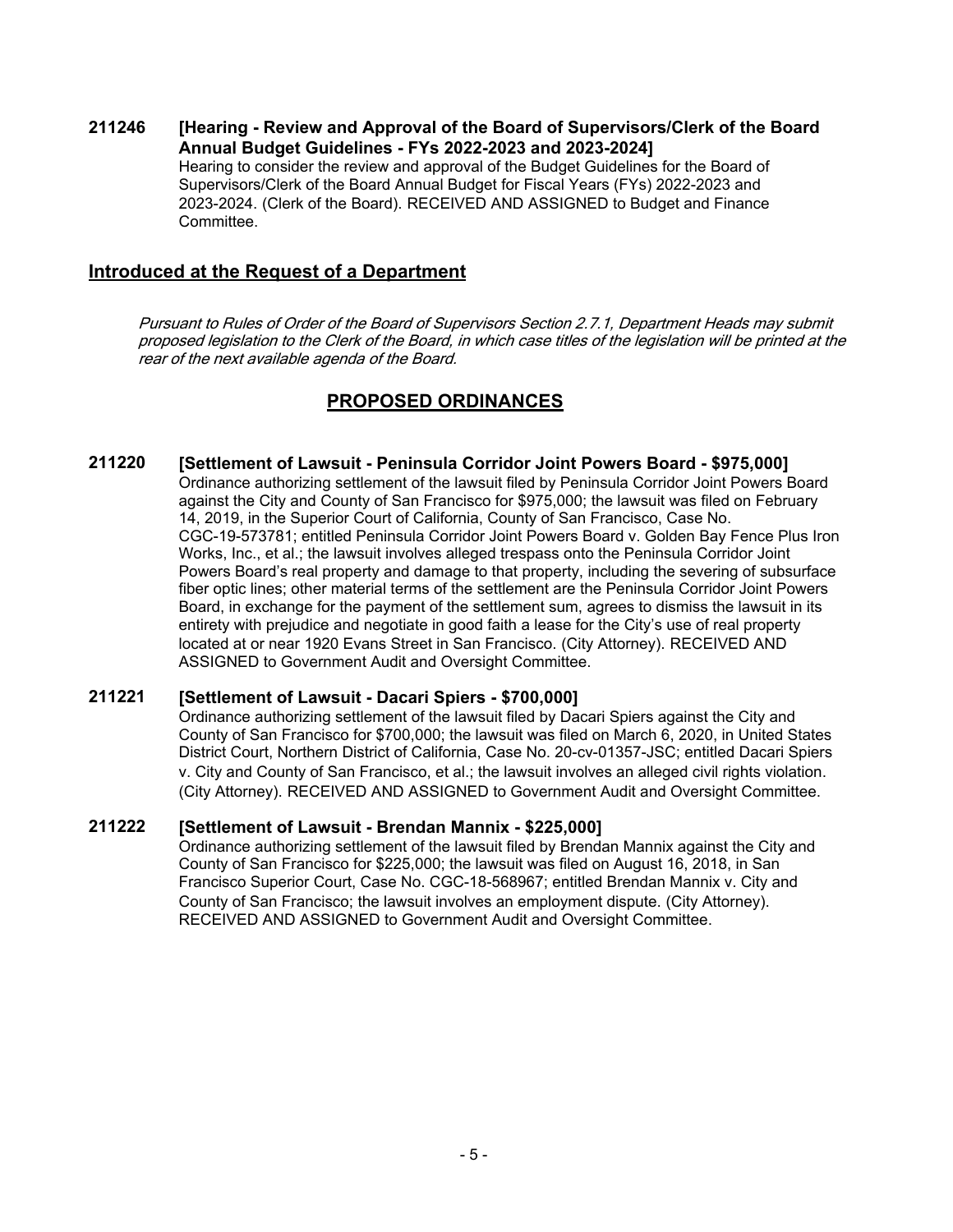#### **[Settlement of Lawsuit - Leadwell Global Property LLC - Stipulated Assessed Value of \$152,600,000] 211223**

Ordinance authorizing settlement of the lawsuit filed by Leadwell Global Property LLC against the City and County of San Francisco for a stipulated assessed value of the real property located at 1 Nob Hill Circle, aka 999 California Street, San Francisco, CA (Assessor's Parcel Block No. 0255, Lot No. 002) (the "Subject Property") of \$152,600,000 as of February 28, 2017, contingent upon the Assessment Appeals Board's approval; the lawsuit was filed on June 26, 2020, in San Francisco Superior Court, Case No. CGC-20-585163; entitled Leadwell Global Property LLC v. City and County of San Francisco, et al.; the lawsuit involves the assessed value of the Subject Property for property tax purposes as of the February 28, 2017 change in ownership date. (City Attorney). RECEIVED AND ASSIGNED to Government Audit and Oversight Committee.

### **211224 [Settlement of Lawsuit - Noel Clay - \$70,750]**

Ordinance authorizing settlement of the lawsuit filed by Noel Clay against the City and County of San Francisco for \$70,750; the lawsuit was filed on January 16, 2019, in San Francisco Superior Court, Case No. CGC-19-572858; entitled Noel Clay v. City and County of San Francisco, Etelvina Blanco; the lawsuit involves an alleged injury when plaintiff's vehicle collided with a Department of Public Works vehicle. (City Attorney). RECEIVED AND ASSIGNED to Government Audit and Oversight Committee.

#### **[Administrative Code - Cash Revolving Fund - City Administrator: Real Estate Division] 211225**

Ordinance amending the Administrative Code to authorize a cash revolving fund with a maximum amount of \$7,000 for the Office of the City Administrator - Real Estate Division. (City Administrator). ASSIGNED UNDER 30 DAY RULE to Budget and Finance Committee.

# **PROPOSED RESOLUTIONS**

### **211226 [Settlement of Unlitigated Claims - Luxe Valet, Inc. - \$243,233]**

Resolution approving the settlement of the unlitigated claims filed by Luxe Valet, Inc. against the City and County of San Francisco for \$243,233 plus release of outstanding gross receipts tax and payroll expense tax liabilities and related penalties, interest, and fees for tax years 2015-2017; the claims were filed on July 25, 2019, and September 13, 2019; the claims involve a refund of parking, gross receipts, and payroll expense taxes. (City Attorney). RECEIVED AND ASSIGNED to Government Audit and Oversight Committee.

**[Real Property License - City of Daly City - Two Groundwater Project Wells - 377 and 370 South Park Plaza Drive, Daly City, San Mateo County, California] 211227** Resolution approving and authorizing the execution of a No-Fee License with the City of Daly City for the operation and maintenance of two Groundwater Project Wells on land owned by the City of Daly City located at 377 and 370 South Park Plaza Drive, Daly City, California; and authorizing the San Francisco Public Utilities Commission's General Manager to execute documents, make certain modifications, and take certain actions in furtherance of this Resolution, as defined herein, for a term to commence upon execution of the License through June 30, 2034. (Public Utilities Commission). RECEIVED AND ASSIGNED to Budget and Finance Committee.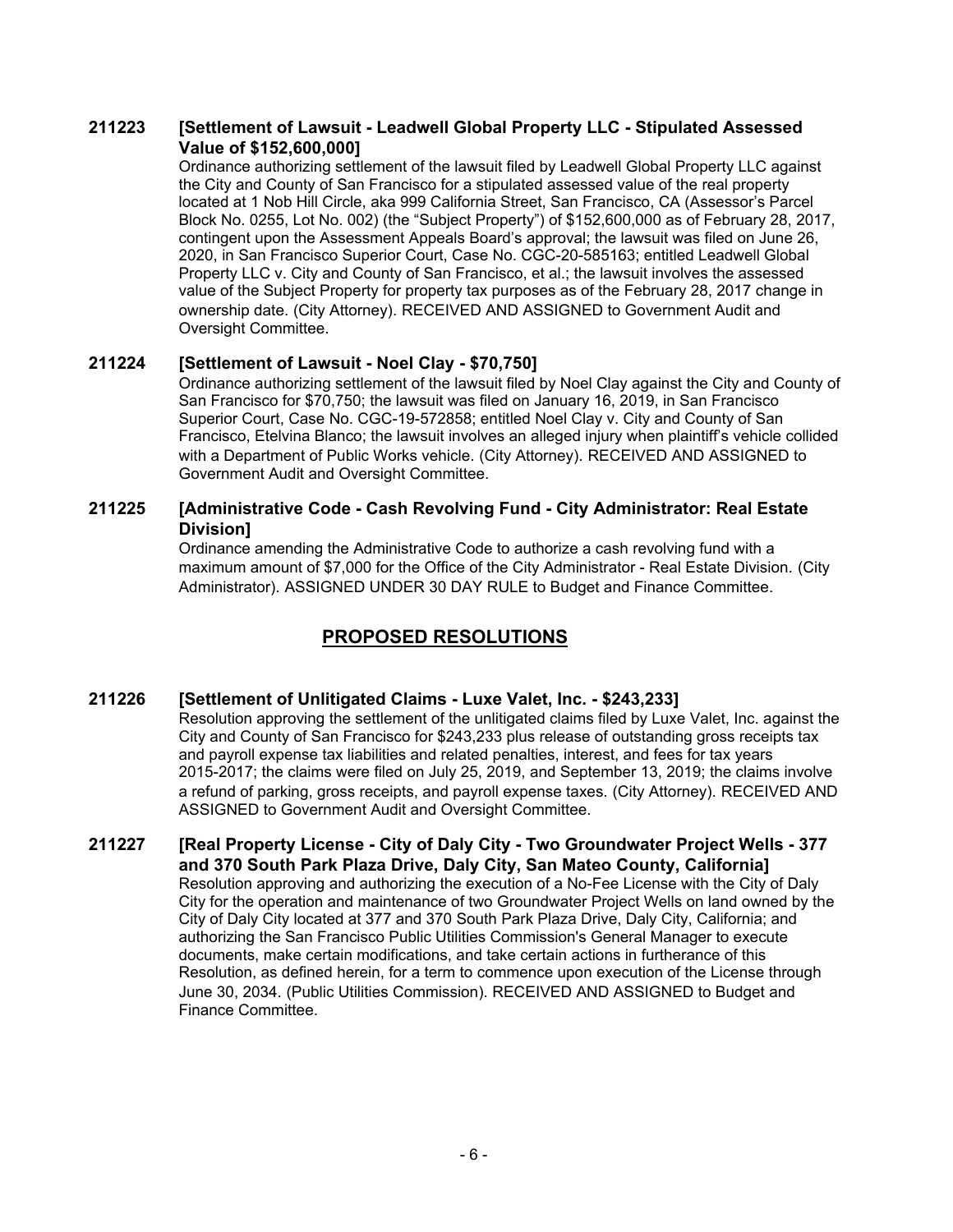#### **[Contract - Intervision Systems LLC - Networking Equipment - Not to Exceed \$40,000,000] 211228**

Resolution authorizing the Office of Contract Administration to enter into PeopleSoft Contract ID 1000023748 between the City and County of San Francisco and Intervision Systems LLC for the purchase of networking equipment, software and hardware/software support manufactured by Juniper Networks Inc., with a contract not to exceed amount of \$40,000,000 and a total contract duration of five years commencing on February 1, 2022, through January 31, 2027. (Office of Contract Administration). RECEIVED AND ASSIGNED to Budget and Finance Committee.

#### **[Contract Agreement - Softnet Solutions LLC - Networking Equipment, Software and Hardware/Software Support - Not to Exceed \$10,000,000] 211229**

Resolution authorizing the Office of Contract Administration to enter into a contract agreement between the City and County of San Francisco and Softnet Solutions LLC for the purchase of networking equipment, software and hardware/software support manufactured by Hewlett Packard Inc., with a contract not to exceed amount of \$10,000,000 for a total contract duration of five years commencing on February 1, 2022, through January 31, 2027. (Office of Contract Administration). RECEIVED AND ASSIGNED to Budget and Finance Committee.